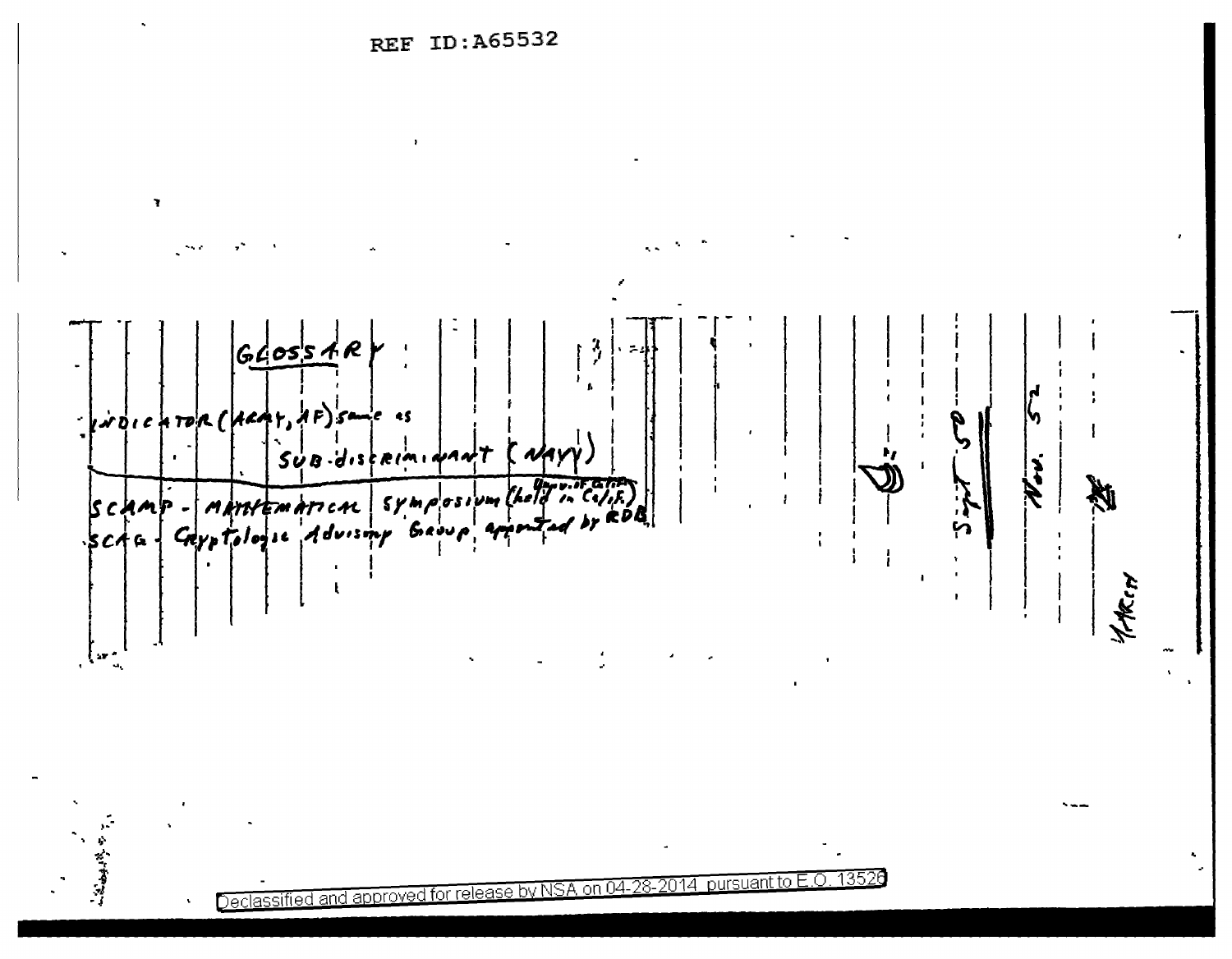$C_{1}^{D}$ REF ID: A65532  $\boldsymbol{\mathcal{P}}_t$  $30$   $JAM$   $195 - 3$ OPN S \_ Spenal Order \_\_ 13/53 Personne) and Organizational Changes.  $S$ U.B $J$ ECT As a Result of NSA General Onder No 7, and NSA Regulation 20-51 Change I) The Soffowing actions & ne effective I February 1953; G Qagenizational changes:<br>1. DFFICE of Operations becomes Otfice est Production (NSA-06) and includes NSA-60, OFFICE M Collection, NSA-70, Office of Analysis, NSA-80, Office of Machine Processing, and NSA=90,. Office of Exploitation. 2. Divisions & STAFF GROUPS are changed es. Follows: Present Designation Designation / Feb 53. 23 ュイ ラシ 73 上の3 81 ンひ 8 Z.  $26$  $A/T$ **Lo** 4 6 o I 0 b A OLA ふのし  $0.61$ とのと **ALES 065**  $064$ ءَ هئ OG 3 207  $\tau$